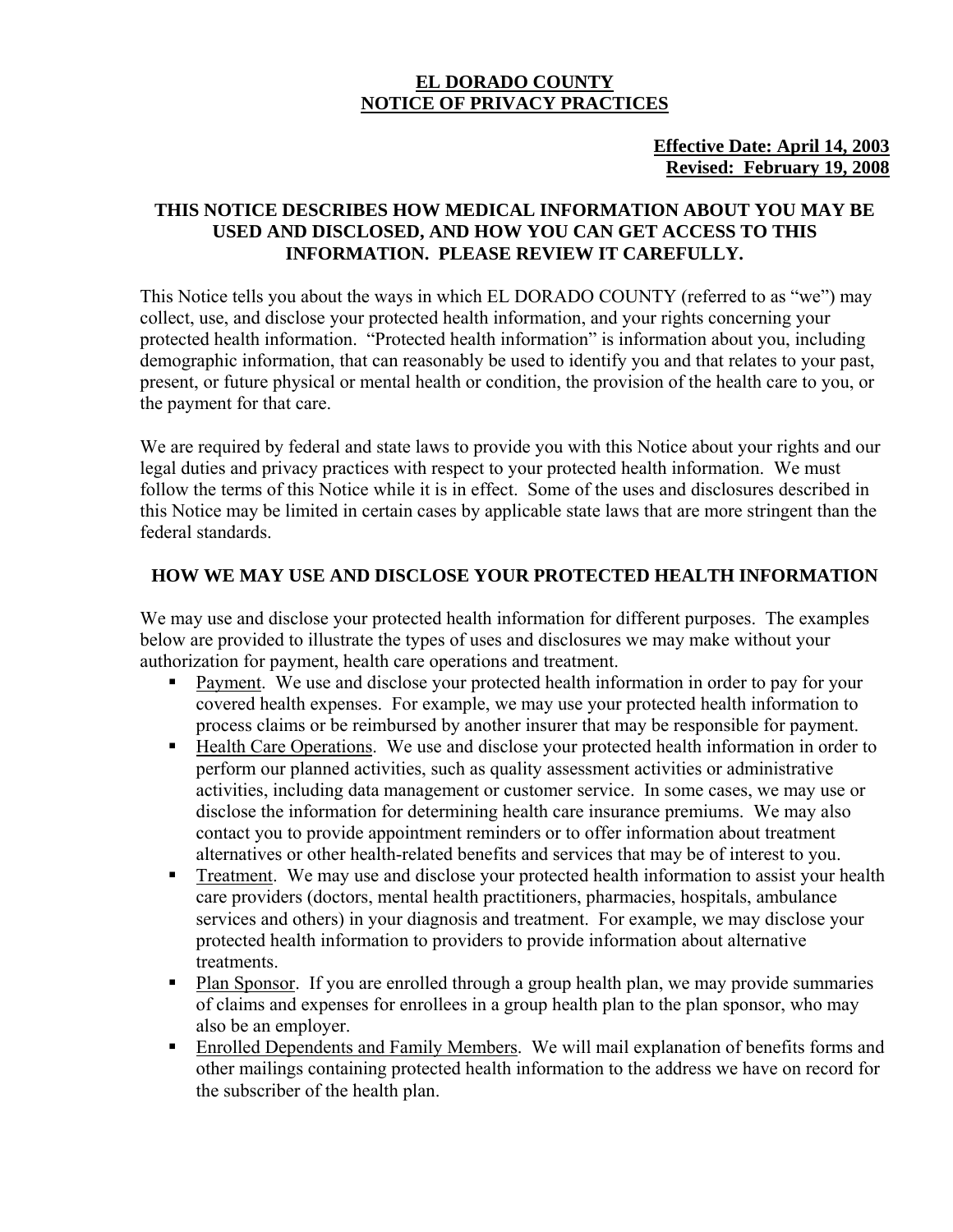ACCEL. We may also share your health information with ACCEL (Access El Dorado). ACCEL is a health program that allows community health providers to work together for improved care in El Dorado County. Health care providers involved in your care can share information through ACCEL to help provide better care and treatment.

### **OTHER PERMITTED OR REQUIRED DISCLOSURES**

- As Required by Law. We must disclose protected health information about you when required to do so by law.
- Public Health Activities. We may disclose protected health information to public health agencies for reasons such as preventing or controlling disease, injury or disability.
- Victims of Abuse, Neglect or Domestic Violence. We may disclose protected health information to government agencies about abuse, neglect or domestic violence.
- Health Oversight Activities. We may disclose protected health information to government oversight agencies (e.g., state insurance departments) for activities authorized by law.
- Judicial and Administrative Proceedings. We may disclose protected health information in response to a court or administrative order. We may also disclose protected health information about you in certain cases in response to a subpoena, discovery request or other lawful process.
- Law Enforcement. We may disclose protected health information under limited circumstances to a law enforcement official in response to a warrant or similar process; to identify or locate a suspect; or to provide information about the victim of a crime.
- Coroners, Funeral Directors, Organ Donation. We may release protected health information to coroners or funeral directors as necessary to allow them to carry out their duties. We may also disclose protected health information in connection with organ or tissue donation.
- Research. Under certain circumstances, we may disclose protected health information about you for research purposes, provided certain measures have been taken to protect your privacy.
- To Avert a Serious Threat to Health or Safety. We may disclose protected health information about you, with some limitations, when necessary to prevent a serious threat to your health and safety or the health and safety of the public or another person.
- Special Government Functions. We may disclose information as required by military authorities or to authorized federal officials for national security and intelligence activities.
- Workers' Compensation. We may disclose protected health information to the extent necessary to comply with state law for workers' compensation programs.
- Health Information That is Not Protected. We may disclose health information about you that is not "protected health information;" that is, information used in a way that does not personally identify you or reveal who you are.

### **OTHER USES OR DISCLOSURES WITH AN AUTHORIZATION**

Other uses or disclosures of your protected health information will be made only with your written authorization, unless otherwise permitted or required by law. You may revoke an authorization at any time in writing, except to the extent that we have already taken action on the information disclosed or if we are permitted by law to use the information to contest a claim or coverage under a health plan.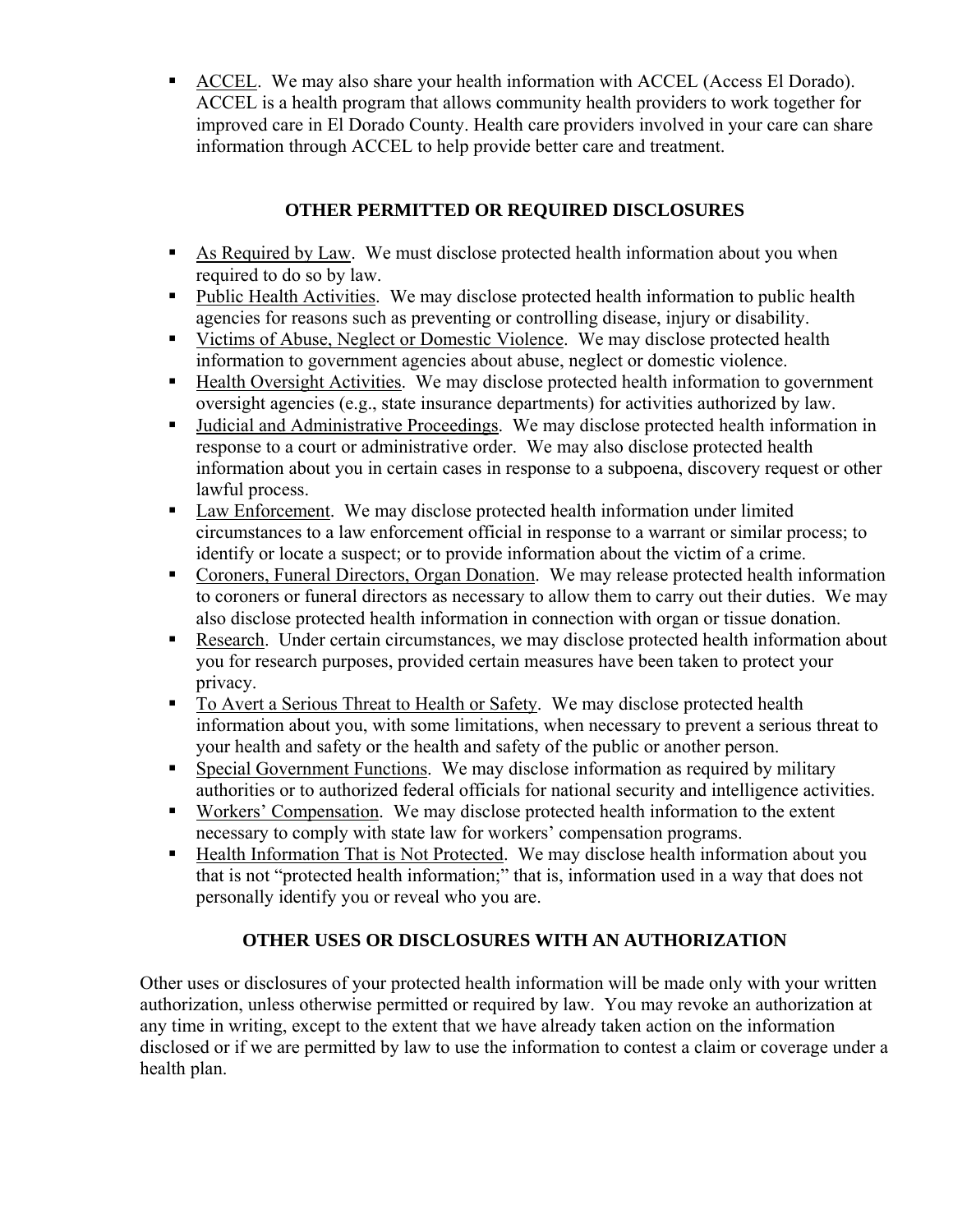### **YOUR RIGHTS REGARDING YOUR PROTECTED HEALTH INFORMATION**

You have certain rights regarding protected health information that we maintain about you.

- Right to Access Your Protected Health Information. You have the right to review or obtain copies of your protected health information records, with some limited exceptions. Usually the records include enrollment, billing, claims payment, or case/medical management records. Your request to review and/or obtain a copy of your protected health information records must be made in writing. We may charge a fee for the costs of producing, copying and mailing your requested information, but we will tell you the cost in advance.
- Right to Amend Your Protected Health Information. If you feel that protected health information maintained by us is incorrect or incomplete, you may request that we amend the information. Your request must be made in writing and must include the reason you are seeking a change. We may deny your request if, for example, you ask us to amend information that was not created by us, or if you ask to amend a record that is already accurate and complete.
- Your Rights if a Request is Denied. If we deny your request to amend your protected health information, we will notify you in writing. You then have the right to submit to us a written statement of disagreement with our decision and we have the right to disagree with that statement.
- Right to an Accounting of Disclosures Made by Us. You have the right to request an accounting of disclosures we have made of your protected health information. The list will not include our disclosures related to your treatment, to payment, to health care operations, or disclosures made to you or with your authorization. The list may also exclude certain other disclosures, such as for national security purposes. Your request for an accounting of disclosures must be made in writing and must state a time period for which you want an accounting. This time period may not be longer than six years and may not include dates before April 14, 2003. Your request should indicate in what form you want to receive the list (for example, on paper or electronically). The first accounting that you request within a 12-month period will be free. For additional lists within the same time period, we may charge for providing the accounting but we will tell you the cost in advance.
- Right to Request Restrictions on the Use and Disclosure of Your Protected Health Information. You have the right to request that we restrict or limit how we use or disclose your protected health information for treatment, payment or health care operations. We may not agree to your request. If we do agree, we will comply with your request unless the information is needed for an emergency. Your request for a restriction must be made in writing. In your request, you must tell us (1) what information you want to limit; (2) whether you want to limit how we use or disclose your information, or both; and (3) to whom you want the restrictions to apply.
- Right to Receive Confidential Communications. You have the right to request that we use a certain method to communicate with you, such as paper or electronic communication, or that we send information to a certain location if the communication could endanger you. Your request to receive confidential communications must be made in writing. Your request must clearly state that all or part of the communication from us could endanger you. We will accommodate all reasonable requests. Your request must specify how or where you wish to be contacted.
- Right to a Paper Copy of this Notice. You have a right at any time to request a paper copy of this Notice, even if you had previously agreed to receive an electronic copy.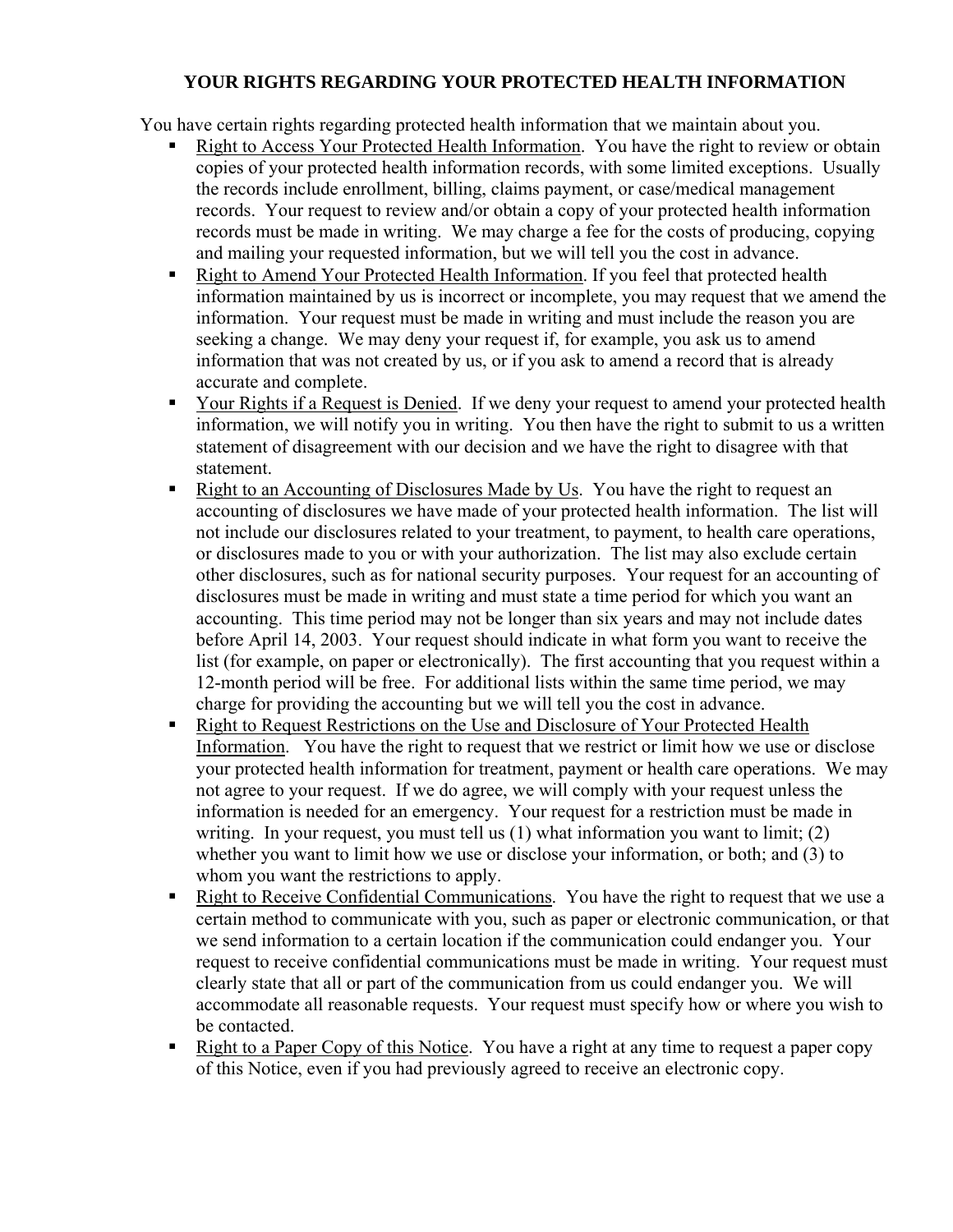• Contact Information for Exercising your Rights. You may exercise any of the rights described above by contacting our Privacy Office. See the end of this Notice for the contact information.

#### **HEALTH INFORMATION SECURITY**

El Dorado County requires its employees to follow the El Dorado County security policies and procedures that limit access to health information about County Health Plan members to those employees who need it to perform their responsibilities. In addition, El Dorado County maintains physical, administrative and technical security measures to safeguard your protected health information.

#### **CHANGES TO THIS NOTICE**

We reserve the right to change the terms of this Notice at any time, effective for protected health information that we already have about you as well as any information that we receive in the future. We will provide you with a copy of the new Notice whenever we make a material change to the privacy practices described in this Notice. We also post a copy of our current Notice on our website at www.co.el-dorado.ca.us. Any time we make a material change to this Notice, we will promptly revise and post the new Notice with the new effective date.

#### **COMPLAINTS**

If you believe that your privacy rights have been violated, you may file a complaint with us and/or the Secretary of the Department of Health and Human Services. All complaints to El Dorado County must be made in writing and sent to the privacy official listed at the end of this Notice. We support your right to protect the privacy of your protected health information. We will not retaliate against you or penalize you for filing a complaint.

#### **CONTACT EL DORADO COUNTY**

If you have any complaints or questions about this Notice or you want to submit a written request to El Dorado County as required in any of the previous sections of this Notice, please contact:

Sherri Adams El Dorado County Privacy/Compliance Officer Human Resources Department 330 Fair Lane Placerville, CA 95667 PH: (530) 621-5852 FAX: (530) 295-2593

#### **YOU MAY ALSO CONTACT:**

Region IX, Office for Civil Rights U.S. Department of Health and Human Services 50 United Nations Plaza, Room 322 San Francisco, CA 94102 PH: (415) 437-8310 FAX: (415) 437-8329 TDD: (415) 437-8311

## **(End of Notice)**